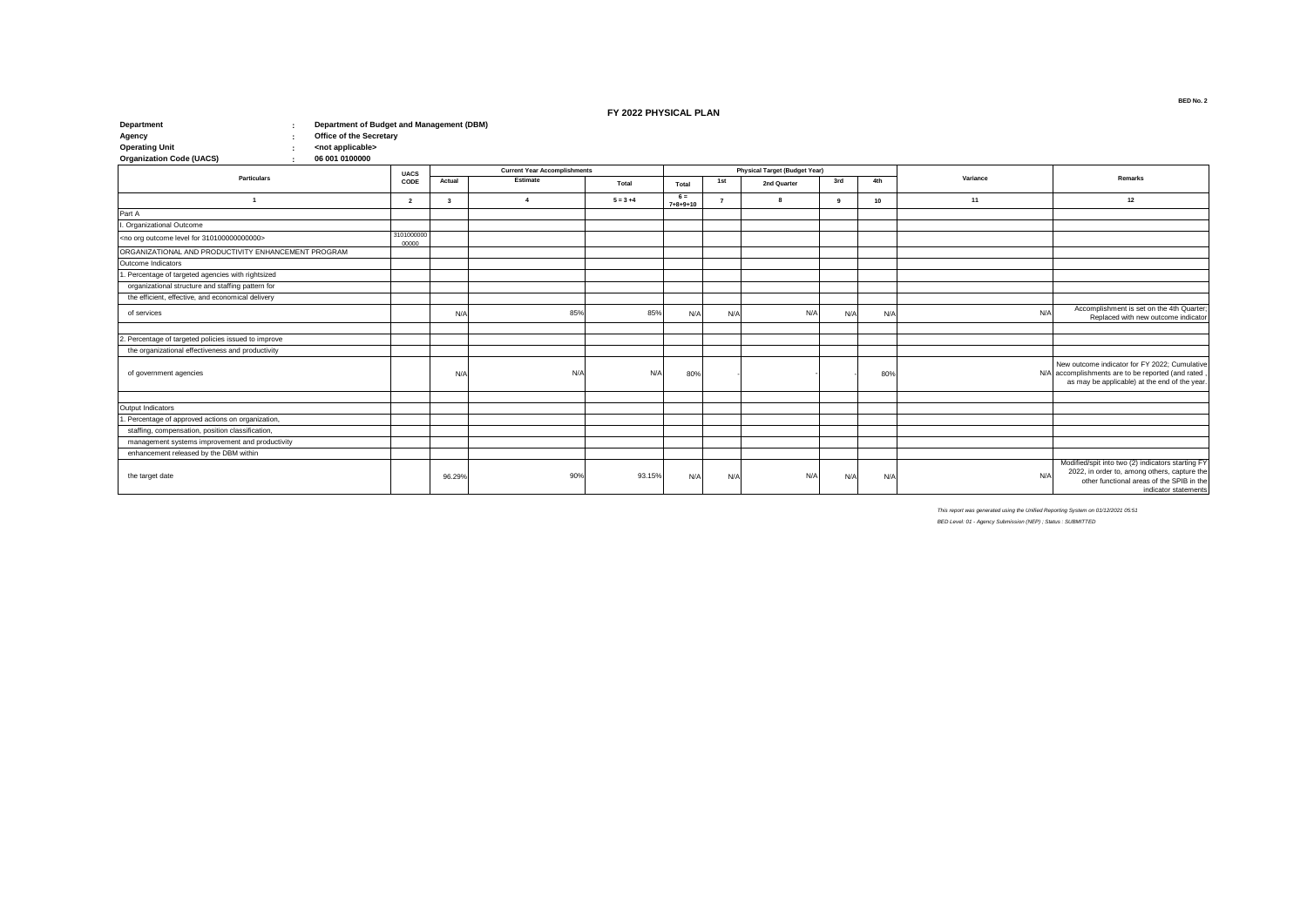| Department | Department of Budget and Management (DBM) |
|------------|-------------------------------------------|
| Agency     | <b>Office of the Secretary</b>            |

**: Operating Unit <not applicable>**  $\frac{1}{2}$  06 001 0100000 **Organization Code (UACS)** 

|                                                                |                     |              | <b>Current Year Accomplishments</b><br><b>UACS</b> |                                                |                           |     |             |     | <b>Physical Target (Budget Year)</b> |          |                                                                                                                                                                                                         |  |  |
|----------------------------------------------------------------|---------------------|--------------|----------------------------------------------------|------------------------------------------------|---------------------------|-----|-------------|-----|--------------------------------------|----------|---------------------------------------------------------------------------------------------------------------------------------------------------------------------------------------------------------|--|--|
| <b>Particulars</b>                                             | CODE                | Actual       | Estimate                                           | Total                                          | Total                     | 1st | 2nd Quarter | 3rd | 4th                                  | Variance | <b>Remarks</b>                                                                                                                                                                                          |  |  |
|                                                                | $\overline{2}$      | $\mathbf{3}$ | $\overline{a}$                                     | $5 = 3 + 4$                                    | $6 =$<br>$7 + 8 + 9 + 10$ |     |             |     | 10 <sub>1</sub>                      | 11       | 12                                                                                                                                                                                                      |  |  |
|                                                                |                     |              |                                                    |                                                |                           |     |             |     |                                      |          |                                                                                                                                                                                                         |  |  |
| 2. Percentage of policy guidelines on organization,            |                     |              |                                                    |                                                |                           |     |             |     |                                      |          |                                                                                                                                                                                                         |  |  |
| staffing, compensation, position classification,               |                     |              |                                                    |                                                |                           |     |             |     |                                      |          |                                                                                                                                                                                                         |  |  |
| management systems improvement, and productivity               |                     |              |                                                    |                                                |                           |     |             |     |                                      |          |                                                                                                                                                                                                         |  |  |
| enhancement issued by the DBM within                           |                     |              |                                                    |                                                |                           |     |             |     |                                      |          |                                                                                                                                                                                                         |  |  |
| the target date                                                |                     |              | 90%                                                | 90%                                            | N/A                       | N/A | N/A         | N/A | N/A                                  | N/A      | Revised to "Percentage of targeted policies<br>issued to improve the organizational<br>effectiveness and productivity of government<br>agencies" and was considered as outcome<br>indicator for FY 2022 |  |  |
|                                                                |                     |              |                                                    |                                                |                           |     |             |     |                                      |          |                                                                                                                                                                                                         |  |  |
| 3. Percentage of approved actions on organization,             |                     |              |                                                    |                                                |                           |     |             |     |                                      |          |                                                                                                                                                                                                         |  |  |
| staffing, position classification and compensation             |                     |              |                                                    |                                                |                           |     |             |     |                                      |          |                                                                                                                                                                                                         |  |  |
| released by the DBM within the target date                     |                     | N/A          | N/A                                                | N/A                                            | 90%                       | 90% | 90%         | 90% | 90%                                  | N/A      | New output indicator for FY 2022                                                                                                                                                                        |  |  |
|                                                                |                     |              |                                                    |                                                |                           |     |             |     |                                      |          |                                                                                                                                                                                                         |  |  |
| 4. Percentage of approved actions on management systems        |                     |              |                                                    |                                                |                           |     |             |     |                                      |          |                                                                                                                                                                                                         |  |  |
| improvement, productivity enhancement, asset                   |                     |              |                                                    |                                                |                           |     |             |     |                                      |          |                                                                                                                                                                                                         |  |  |
| management, and strengthening of internal control              |                     |              |                                                    |                                                |                           |     |             |     |                                      |          |                                                                                                                                                                                                         |  |  |
| systems released by the DBM within the target date             |                     | N/A          | N/A                                                | N/A                                            | 90%                       | 90% | 90%         | 90% | 90%                                  | N/A      | New output indicator for FY 2022                                                                                                                                                                        |  |  |
| <no 310200000000000="" for="" level="" org="" outcome=""></no> | 3102000000<br>00000 |              |                                                    |                                                |                           |     |             |     |                                      |          |                                                                                                                                                                                                         |  |  |
| BUDGET OPERATIONS AND PERFORMANCE MANAGEMENT PROGRAM           |                     |              |                                                    |                                                |                           |     |             |     |                                      |          |                                                                                                                                                                                                         |  |  |
| Outcome Indicator                                              |                     |              |                                                    |                                                |                           |     |             |     |                                      |          |                                                                                                                                                                                                         |  |  |
| . President's proposed appropriations aligned                  |                     |              |                                                    |                                                |                           |     |             |     |                                      |          |                                                                                                                                                                                                         |  |  |
| with the government priorities (i.e. Public                    |                     |              |                                                    |                                                |                           |     |             |     |                                      |          |                                                                                                                                                                                                         |  |  |
| Infrastructure spending increased, in % GDP)                   |                     | N/A          | 5.3% of GDP for Infrastructure                     | 5.3% of GDP for<br>Infrastructure Infrastructu | 5.3% of<br>GDP for        |     |             |     | 5.3% of<br>GDP for<br>Infrastructu   | 0%       |                                                                                                                                                                                                         |  |  |

*This report was generated using the Unified Reporting System on 01/12/2021 05:51*

*BED Level: 01 - Agency Submission (NEP) ; Status : SUBMITTED*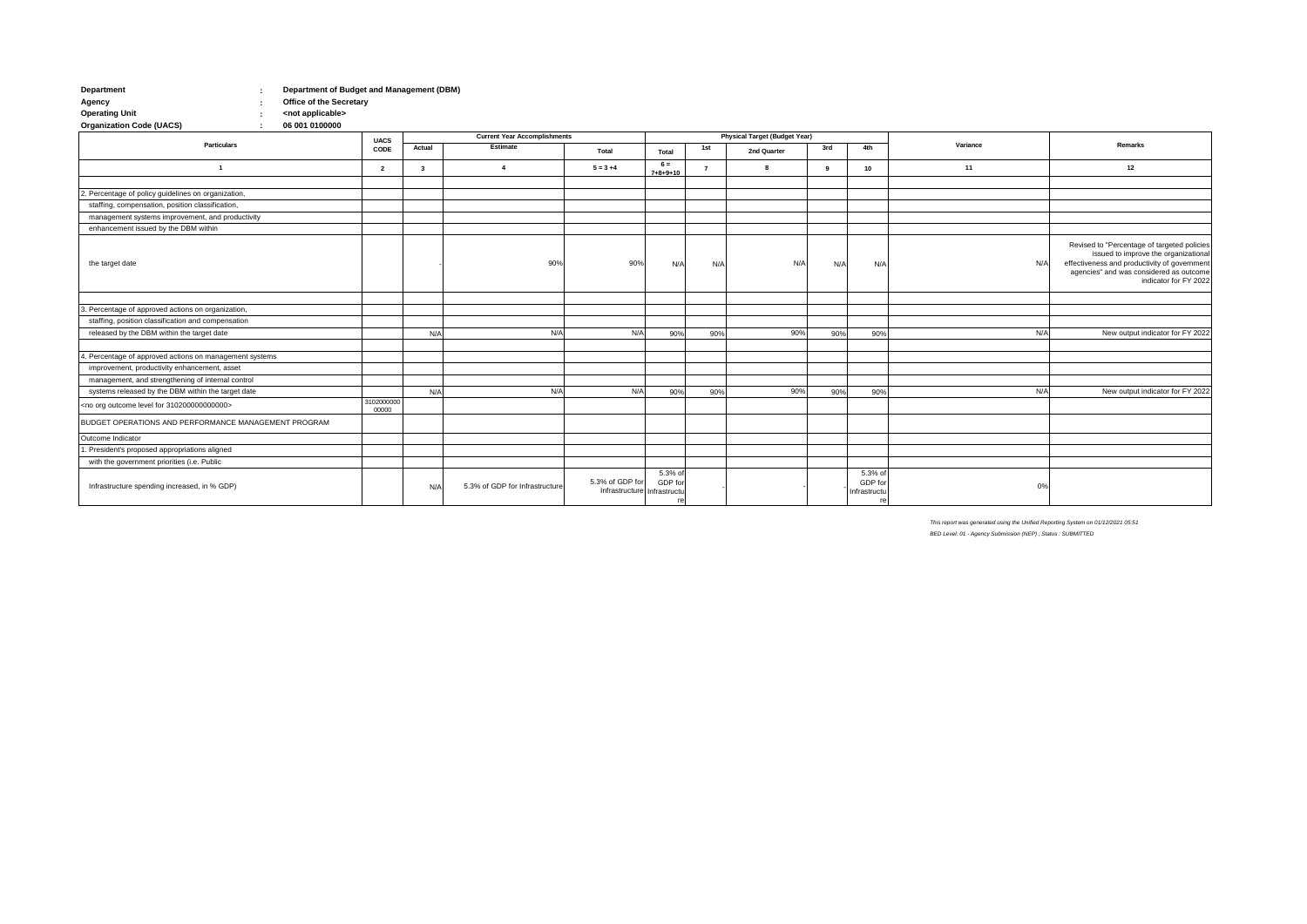| Department | Department of Budget and Management (DBM) |
|------------|-------------------------------------------|
| Agency     | <b>Office of the Secretary</b>            |

**: Operating Unit <not applicable>** 06 001 0100000 **Organization Code (UACS)** 

|                                                         | <b>UACS</b>    | <b>Current Year Accomplishments</b> |                |             |                           |                | <b>Physical Target (Budget Year)</b> |      |                 |          |                                                                                                                                                 |
|---------------------------------------------------------|----------------|-------------------------------------|----------------|-------------|---------------------------|----------------|--------------------------------------|------|-----------------|----------|-------------------------------------------------------------------------------------------------------------------------------------------------|
| <b>Particulars</b>                                      | CODE           | Actual                              | Estimate       | Total       | Total                     | 1st            | 2nd Quarter                          | 3rd  | 4th             | Variance | Remarks                                                                                                                                         |
| $\overline{1}$                                          | $\overline{2}$ | $\overline{3}$                      | $\overline{4}$ | $5 = 3 + 4$ | $6 =$<br>$7 + 8 + 9 + 10$ | $\overline{7}$ | 8                                    | -9   | 10 <sup>1</sup> | 11       | 12                                                                                                                                              |
|                                                         |                |                                     |                |             | Infrastructu              |                |                                      |      |                 |          |                                                                                                                                                 |
|                                                         |                |                                     |                |             |                           |                |                                      |      |                 |          |                                                                                                                                                 |
| Output Indicators                                       |                |                                     |                |             |                           |                |                                      |      |                 |          |                                                                                                                                                 |
| . Budget documents under the responsibility of DBM      |                |                                     |                |             |                           |                |                                      |      |                 |          |                                                                                                                                                 |
| submitted on time                                       |                | 100%                                | N/A            | 100%        | 100%                      |                |                                      | 100% |                 | 0%       | For FY 2022 Budget Documents are the<br>following: (i) NEP; (ii) BESF; (iii) PBM; and (iv)<br><b>Staffing Summary</b>                           |
|                                                         |                |                                     |                |             |                           |                |                                      |      |                 |          |                                                                                                                                                 |
| 2. Percentage of requests for budget authorization and  |                |                                     |                |             |                           |                |                                      |      |                 |          |                                                                                                                                                 |
| variation acted upon within the prescribed period       |                | 98.89%                              | 93%            | 95.95%      | 95%                       | 95%            | 95%                                  | 95%  | 95%             | $-0.95%$ | For FY 2022, target was increased from 93% in<br>FY 2021 to 95%, consistent with the DBM<br>Strategies and Annual Targets for CYs 2020-<br>2022 |
|                                                         |                |                                     |                |             |                           |                |                                      |      |                 |          |                                                                                                                                                 |
| 3. Percentage of Agency Performance Reviews (APRs)      |                |                                     |                |             |                           |                |                                      |      |                 |          |                                                                                                                                                 |
| conducted within the prescribed period                  |                | 99.29%                              | N/A            | 99.29%      | 90%                       | 90%            |                                      |      |                 | $-9.29%$ | For FY 2022, target was increased from 89% in<br>FY 2021 to 90%, consistent with the DBM<br>Strategies and Annual Targets for CYs 2020-<br>2022 |
|                                                         |                |                                     |                |             |                           |                |                                      |      |                 |          |                                                                                                                                                 |
| 4. Percentage of targeted number of policy directives / |                |                                     |                |             |                           |                |                                      |      |                 |          |                                                                                                                                                 |
| guidelines on budget preparation, execution, and        |                |                                     |                |             |                           |                |                                      |      |                 |          |                                                                                                                                                 |
| accountability issued on the target date                |                | 100%                                | 100%           | 100%        | 100%                      | 100%           |                                      |      | 100%            | 0%       |                                                                                                                                                 |
| 5. Percentage of budget reviews on LGU Budgets and      |                |                                     |                |             |                           |                |                                      |      |                 |          |                                                                                                                                                 |
| GOCC Corporate Operating Budgets (COB) completed        |                |                                     |                |             |                           |                |                                      |      |                 |          |                                                                                                                                                 |
|                                                         |                |                                     |                |             |                           |                |                                      |      |                 |          |                                                                                                                                                 |
| within the prescribed period                            |                |                                     |                |             |                           |                |                                      |      |                 |          |                                                                                                                                                 |
| A. Percentage of budget reviews on GOCC Corporate       |                |                                     |                |             |                           |                |                                      |      |                 |          |                                                                                                                                                 |
| Operating Budgets (COB) completed within the            |                |                                     |                |             |                           |                |                                      |      |                 |          |                                                                                                                                                 |
| prescribed period                                       |                | 100%                                | 100%           | 100%        | 100%                      | 100%           | 100%                                 | 100% | 100%            | 0.00%    |                                                                                                                                                 |
|                                                         |                |                                     |                |             |                           |                |                                      |      |                 |          |                                                                                                                                                 |

*This report was generated using the Unified Reporting System on 01/12/2021 05:51 BED Level: 01 - Agency Submission (NEP) ; Status : SUBMITTED*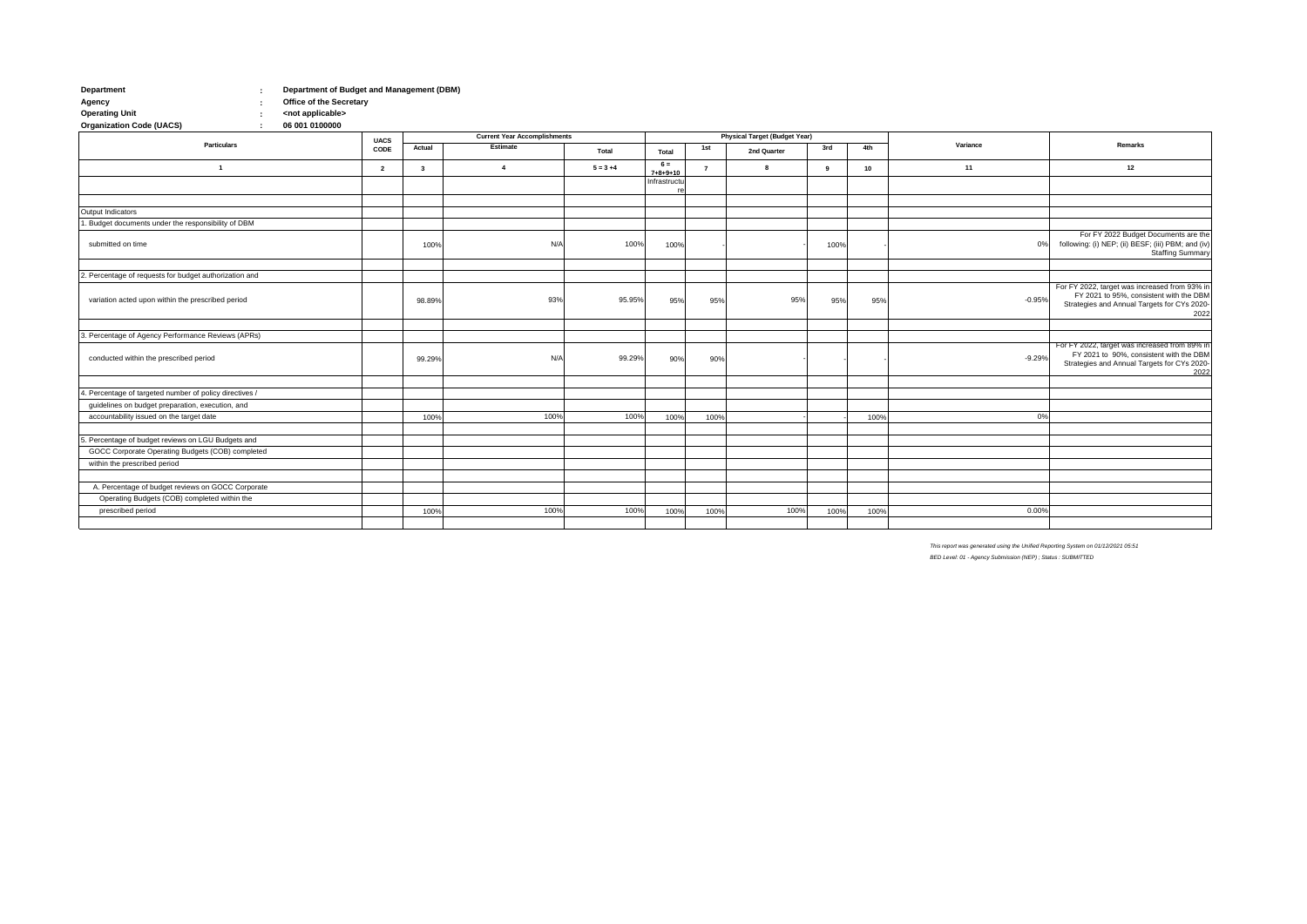| Department | Department of Budget and Management (DBM) |
|------------|-------------------------------------------|
| Agency     | <b>Office of the Secretary</b>            |

**: : Operating Unit** (*Coperating Unit* applicable><br> **Organization Code (UACS)** (*Coperating Coperation Code (UACS*) **Code (UACS)** 

**Actual Total 1st 3rd 4th 2 3 6 = 7+8+9+10 <sup>7</sup> <sup>9</sup> <sup>10</sup>** 100.00% 100% 100% 98.00% 98.00% 99.00% 100% 100% 100% 100% 100% 100% 100% 3103000000 00000 N/A N/A N/A N/A N/A N/A 30% 30% 30% 30% 100% 100% 100% 100% 100% 3201000000 00000 **2nd Quarter** 1 **1 1 4 1 5=3+4 1 5=3+4 1 5=3+4 1 5 5 5 5 1 6 1 1 11 Particulars UACS CODE Current Year Accomplishments Physical Target (Budget Year) Estimate Variance Remarks Total** complete documentation reviewed within **12** B. Percentage of LGUs budgets submitted with 75 days 98.00% 99.00% 100% 1.00% For FY 2022, target was increased from 98% in FY 2021 to 100%, consistent with the DBM Strategies and Annual Targets for CYs 2020- LOCAL EXPENDITURE MANAGEMENT POLICY DEVELOPMENT PROGRAM <no org outcome level for 310300000000000> 1. Percentage increase in the rating for the two Outcome Indicators Management (PFM), i.e. credibility of identified dimensions of Public Financial assessing their PFM systems using the PFM the budget and policy-based budgeting of LGUs Assessment Tool (PFMAT) for LGUs N/A N/A N/A N/A The PFM Assessment is conducted every three (3) years, with the last assessment conducted in FY 2019; Replaced with new outcome indicator starting FY 2022 Management (PFM) Assessment with PFM Reports and 2. Percentage of LGUs who conducted Public Financial Implementing Improvement Plans N/A N/A 30% N/A New outcome indicator for FY 2022 1. Percentage of targeted number of policy directives / Output Indicator guidelines issued on local expenditure management and the control of the control of the control of the control of the control of the control of the control of the control of the control of the control of the control of the FISCAL DISCIPLINE AND OPENNESS PROGRAM <no org outcome level for 320100000000000>

> *This report was generated using the Unified Reporting System on 01/12/2021 05:51 BED Level: 01 - Agency Submission (NEP) ; Status : SUBMITTED*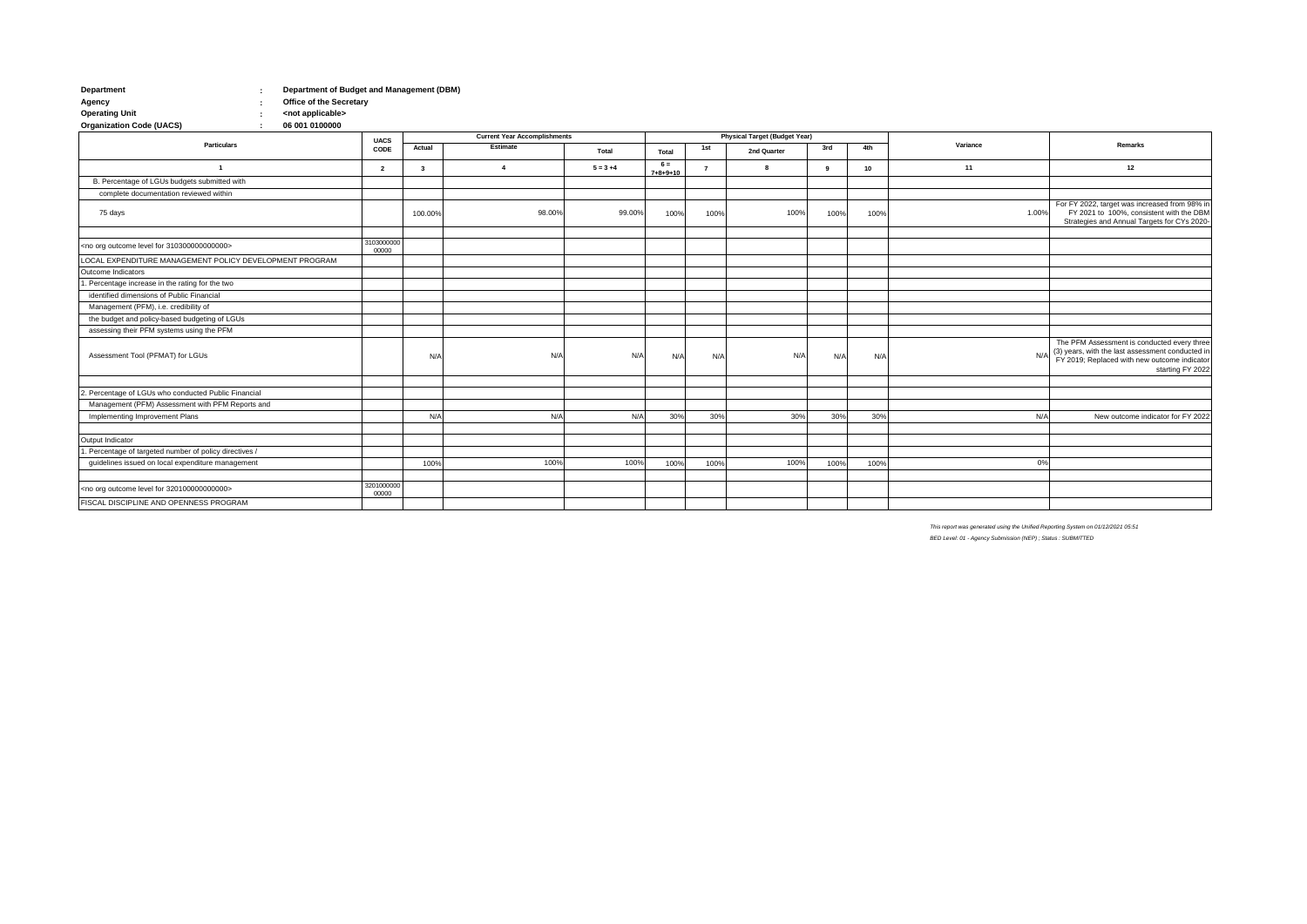## **Department Department of Budget and Management (DBM) Agency Office of the Secretary Operating Unit <not applicable> Organization Code (UACS) 06 001 0100000**

**: : : :**

|                                                       |                     | <b>Current Year Accomplishments</b> |                                                                                                                         |                                                                         |                                                                                     |                | <b>Physical Target (Budget Year)</b> |     |                                                                                |          |                                                                                                            |
|-------------------------------------------------------|---------------------|-------------------------------------|-------------------------------------------------------------------------------------------------------------------------|-------------------------------------------------------------------------|-------------------------------------------------------------------------------------|----------------|--------------------------------------|-----|--------------------------------------------------------------------------------|----------|------------------------------------------------------------------------------------------------------------|
| Particulars                                           | <b>UACS</b><br>CODE | Actual                              | Estimate                                                                                                                | Total                                                                   | Total                                                                               | 1st            | 2nd Quarter                          | 3rd | 4th                                                                            | Variance | Remarks                                                                                                    |
| $\overline{1}$                                        | $\overline{2}$      | $\mathbf{3}$                        | $\overline{4}$                                                                                                          | $5 = 3 + 4$                                                             | $6 = 7 + 8 + 9 + 10$                                                                | $\overline{7}$ | 8                                    | 9   | 10                                                                             | 11       | 12                                                                                                         |
| Outcome Indicators                                    |                     |                                     |                                                                                                                         |                                                                         |                                                                                     |                |                                      |     |                                                                                |          |                                                                                                            |
| 1. Expenditure level kept within the target NG fiscal |                     |                                     |                                                                                                                         |                                                                         |                                                                                     |                |                                      |     |                                                                                |          |                                                                                                            |
| deficit-to-GDP ratio set by the DBCC                  |                     | N/A                                 | Disburse ment kept within the deficit<br>target approved by the DBCC                                                    | Disburse ment kept<br>within the deficit target<br>approved by the DBCC | Disbursement<br>kept within the<br>deficit target<br>approved by the<br><b>DBCC</b> |                |                                      |     | Disbursemen<br>kept within the<br>deficit target<br>approved by the<br>DBCC    | N/A      |                                                                                                            |
|                                                       |                     |                                     |                                                                                                                         |                                                                         | the deficit target                                                                  |                |                                      |     |                                                                                |          |                                                                                                            |
|                                                       |                     |                                     |                                                                                                                         |                                                                         | approved by the<br>DBCC                                                             |                |                                      |     |                                                                                |          |                                                                                                            |
|                                                       |                     |                                     |                                                                                                                         |                                                                         |                                                                                     |                |                                      |     |                                                                                |          |                                                                                                            |
| 2. Targeted PEFA or IMF-FTA budget                    |                     |                                     |                                                                                                                         |                                                                         |                                                                                     |                |                                      |     |                                                                                |          |                                                                                                            |
| indicators improved                                   |                     | N/A                                 | Improved PI 2.1 and PI 2.2 PEFA Improved PI 2.1 and PI<br>indicators for the eight (8) agencies 2.2 PEFA indicators for | the eight (8) agencies                                                  | Improved PI 2.1<br>and PI 2.2 PEFA<br>indicators for the<br>eight (8) agencies      |                |                                      |     | Improved PI 2.1<br>and PI 2.2 PEFA<br>indicators for the<br>eight (8) agencies | N/A      | For FY 2022, the target was maintained to be<br>able to track the improvement of the targeted<br>agencies. |
|                                                       |                     |                                     |                                                                                                                         |                                                                         | PEFA indicators<br>for the                                                          |                |                                      |     |                                                                                |          |                                                                                                            |
|                                                       |                     |                                     |                                                                                                                         |                                                                         | eight (8)<br>Agencies                                                               |                |                                      |     |                                                                                |          |                                                                                                            |
|                                                       |                     |                                     |                                                                                                                         |                                                                         |                                                                                     |                |                                      |     |                                                                                |          |                                                                                                            |
| 3. Philippines' score in the Open Budget Survey       |                     |                                     |                                                                                                                         |                                                                         |                                                                                     |                |                                      |     |                                                                                |          |                                                                                                            |

*This report was generated using the Unified Reporting System on 01/12/2021 05:51*

*BED Level: 01 - Agency Submission (NEP) ; Status : SUBMITTED*